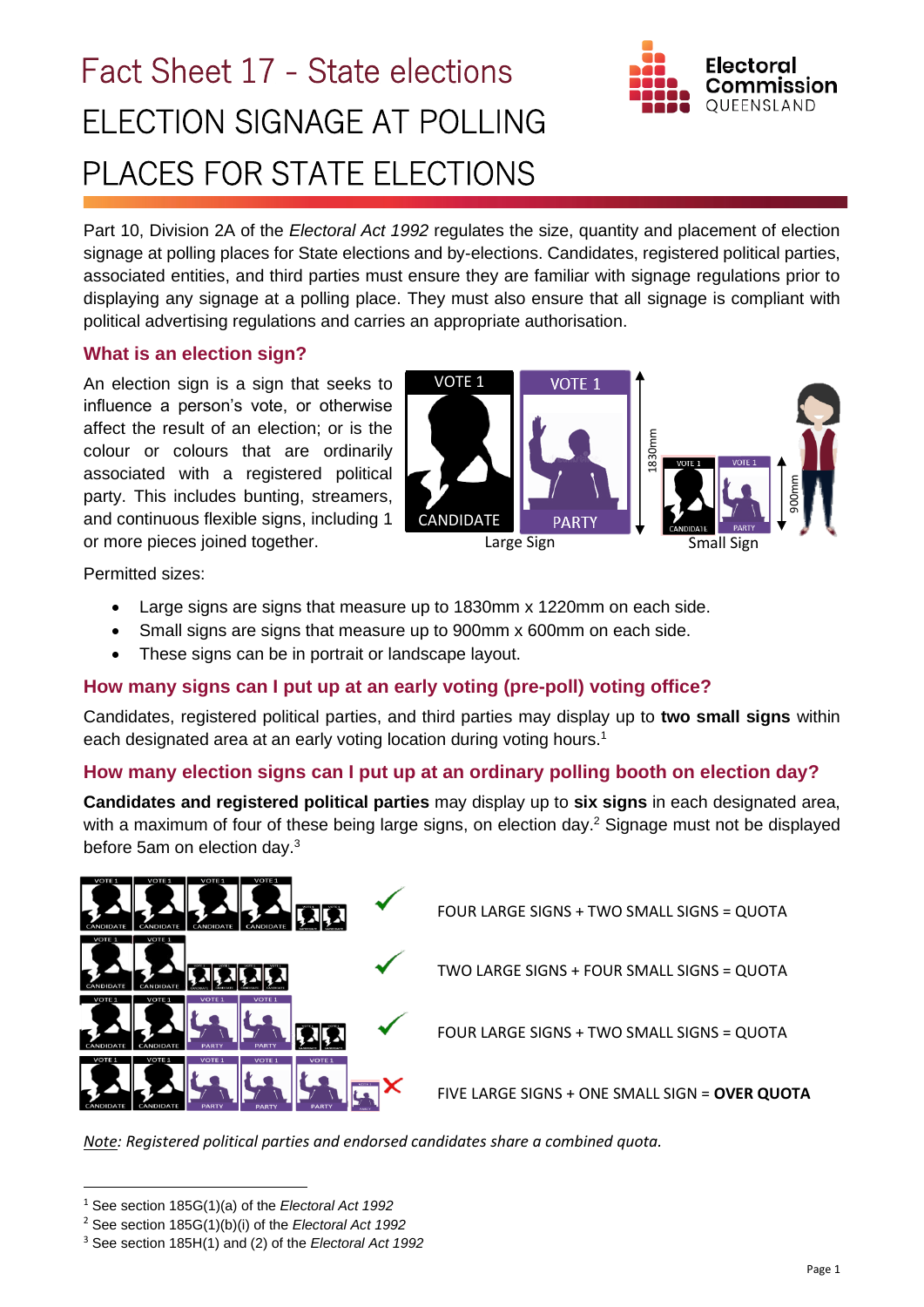# **Third parties**

**Third parties** may display up to **four signs** in each designated area, with a maximum of two of these signs being large signs, on election day. 4

Any sign displayed by a third party must carry an authorisation.



TWO LARGE + TWO SMALL SIGNS = QUOTA

# **Associated entities**

Signs displayed by **associated entities** are included within the quota that applies to the candidate or registered political party that they support.<sup>5</sup>



POLLING PLACE



FOUR LARGE SIGNS + TWO SMALL SIGNS = QUOTA

# **A-Frame signs**

An A-Frame sign is considered ONE SIGN whether each side is the same or different.<sup>6</sup>





ONE A-FRAME = ONE SIGN

#### **Where can I place election signs?**

All election signage must be at least **6 metres** from the entrance to a building used for voting.<sup>7</sup>

#### **Designated area**

The designated area for a voting area extends 100 metres from the building where polling is taking place.

Candidates and parties have a quota of up to six signs in the designated signage area around the polling place.



100 metres

<sup>4</sup> See section 185G(1)(b)(ii) of the *Electoral Act 1992*

<sup>5</sup> See section 185F(3) of the *Electoral Act 1992*

<sup>6</sup> See section 185G(3) of the *Electoral Act 1992*

<sup>7</sup> See section 190(1)(b) of the *Electoral Act 1992*